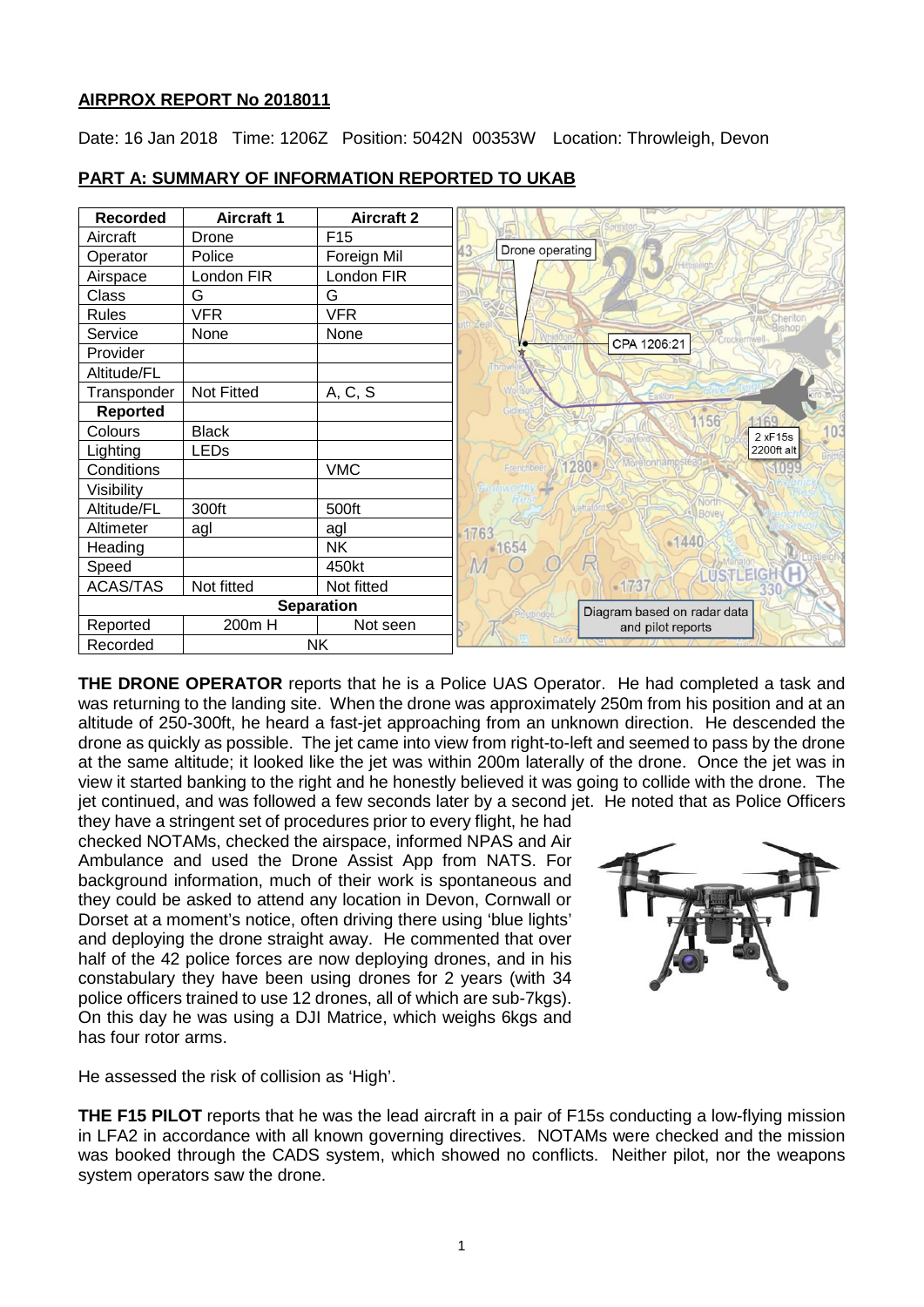## **Factual Background**

The weather at Exeter was recorded as follows:

METAR EGTE 161150Z 28013KT 9999 VCSH FEW015CB 07/02 Q1000=

#### **Analysis and Investigation**

#### **UKAB Secretariat**

At Figure 1 is a radar screenshot, taken from the NATS radar, showing the F15s prior to turning back onto east in the vicinity of the drone operator. Although the radar indicated height is 2200ft, the QNH was 997hPa and the ground in the area is approx 1280ft, therefore the F15s were at around 500ft agl. The drone could not be identified on the radar screenshot.



Figure 1: 1206:21, F15s squawking 7001

The drone operator was entitled to operate in that position at that height, as were the F15s who were low-flying in LFA2.

A CAA web site<sup>[1](#page-1-0)</sup> provides information and guidance associated with the operation of Unmanned Aircraft Systems (UASs) and Unmanned Aerial Vehicles (UAVs). As part of this information, CAP722 (UAS Operations in UK Airspace) and CAP658 (Model Aircraft: A Guide to Safe Flying) provide comprehensive guidance. Additionally, the CAA has published Drone Aware<sup>[2](#page-1-1)</sup> which states the responsibilities for flying unmanned aircraft. This includes the following comment:

'You are responsible for avoiding collisions with other people or objects - including aircraft. Do not fly your unmanned aircraft in any way that could endanger people or property. It is illegal to fly your unmanned aircraft over a congested area (streets, towns and cities). …, stay well clear of airports and airfields'.

The drone operator reported operating his drone below 400ft, and complying with all the requirements above.

l

<span id="page-1-0"></span>[www.caa.co.uk/uas](http://www.caa.co.uk/uas)

<span id="page-1-1"></span><sup>2</sup> CAP 1202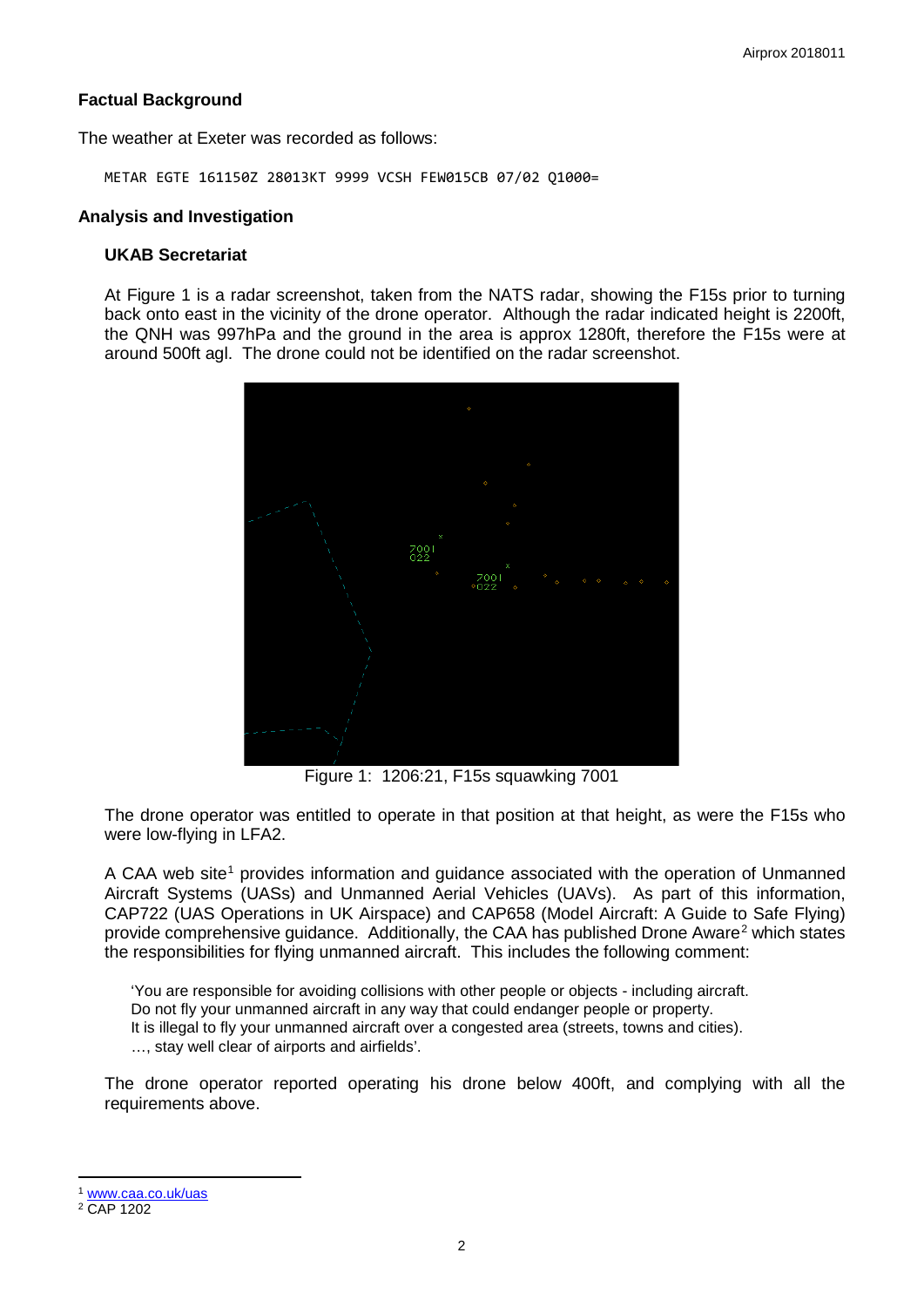## **Comments**

## **USAFE**

The Airprox occurred on the northern edge of Dartmoor some distance from any notable habitation and therefore in an area where military aircraft can operate to their minimums. Both the drone operator and the F-15E pilot were operating within their regulations which, in the case of the F-15E, was not below 500ft agl. Nevertheless, it is of note that within the UKLFS RAF fast-jets can use a minimum of 250ft MSD.

## **Summary**

An Airprox was reported when a drone and a pair of F15s flew into proximity at 1206hrs on Tuesday 16<sup>th</sup> January 2018. The drone operator was on police operations, flying the drone at approximately 300ft in the Throwleigh area. The F15s were VFR in VMC, in LFA2 and not in receipt of an ATS.

# **PART B: SUMMARY OF THE BOARD'S DISCUSSIONS**

Information available consisted of reports from the pilots of both aircraft and radar photographs/video recordings.

The Board first looked at the actions of the drone operator. Noting that NPAs and other emergency services operators have access to CADS, some members wondered if this was the case for the police drone operators. Although they acknowledged that it was unlikely that the drone operators would be able to input information in sufficient time to be useful to the fast-jet crews before they got airborne, CADS might be a useful source of information to the drone operators about potential conflicts in the locations they deployed to. Acknowledging that they are often called to an area under 'blue light' conditions, the Board thought that someone on the team (whether in police operations or through use of a 3G/4G enabled laptop in their vehicle en-route) could potentially interrogate CADS; especially bearing in mind that they had had time to inform NPAS and the Air Ambulance service of their operation in this instance. Members were told that, as part of the police force, it should be possible for the drone team to have access to CADS should they require it. That said, unlike NPAS, it was acknowledged that there were a number of different police forces operating drones around the country, and that it might be difficult to come up with a solution that they could all adhere to. Turning again to the incident in question, members noted that although the F15s had been at 500ft, RAF fast-jets were able to fly down to 250ft in the low-flying system and so, potentially could have been closer to the drone than the F15s were. Nevertheless, although the drone operator perceived that the F15s were extremely close to his drone, in actuality they appeared to have had sufficient separation.

The F15 pilots were operating low-level not below 500ft in accordance with their regulations and, unsurprisingly, they did not see the drone or its operator. The Board briefly discussed how the information flow could be improved such that fast-jet crews could be warned about drones operating. They were informed that the military is currently investigating whether the replacement for CADS could incorporate information from the NATS DroneAssist App in order to contribute to a unified traffic management system. Although this was still in its infancy, the Board were heartened to hear that such discussions were taking place.

Turning to the cause of the Airprox, some members wondered whether the incident was close enough that it was best described as the drone operator being concerned by the proximity of the F15s. However, after discussion about the likely separation between the two air systems, it was agreed that the circumstances were probably best described as a sighting report, with the risk assessed as Category E, normal safety standards and procedures had pertained. Nevertheless, the Board agreed that the drone operator had been right to raise a report with his concerns and thanked him for doing so because it had provided useful discussion points about the integration of drones and military fast-jets.